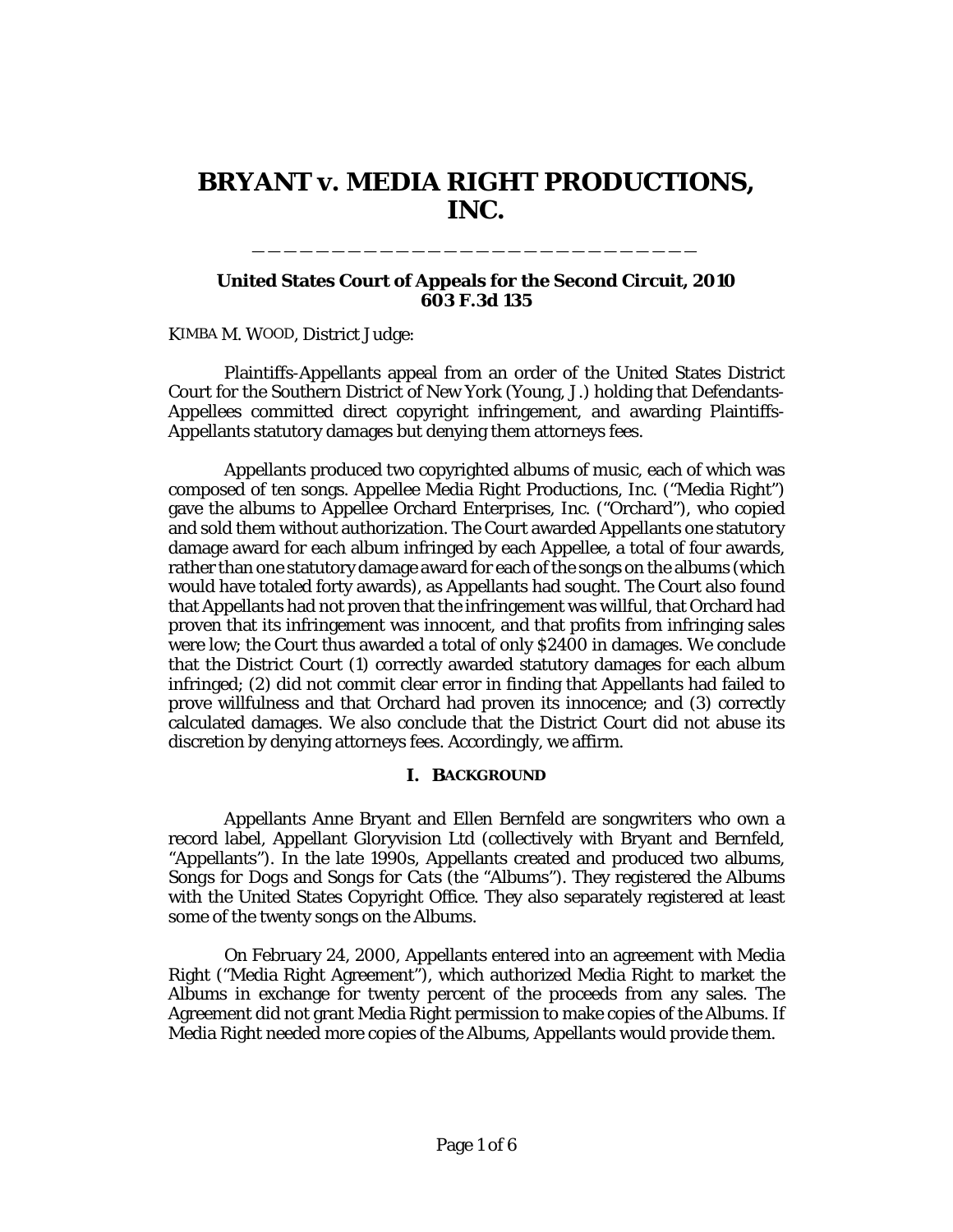The Media Right Agreement resulted from conversations between Appellant Ellen Bernfeld ("Bernfeld") and Appellee Douglas Maxwell ("Maxwell"), President of Media Right, during which Maxwell told Bernfeld that Media Right would be distributing music through Orchard, a music wholesaler.

Media Right entered into an agreement with Orchard on February 1, 2000 ("Orchard Agreement"). The Orchard Agreement authorized Orchard to distribute on Media Right's behalf eleven albums listed in the Agreement, two of which were the Albums (apparently in anticipation of the Media Right Agreement). The Orchard Agreement provided, in relevant part, that:

[Media Right] grant[s] [Orchard] ... non-exclusive rights to sell, distribute and otherwise exploit . . . [Media Right's albums] by any and all means and media (whether now known or existing in the future), including . . . throughout E-stores including . . . those via the Internet, as well as all digital storage, download and transmission rights, whether now known or existing in the future.

In the Orchard Agreement, Media Right warranted that Orchard's use of the Albums would not infringe any copyrights. Maxwell gave Orchard physical copies of the Albums, which bore copyright notices stating that the copyrights for the Albums were held by Appellants.

When Media Right entered into the Orchard Agreement in 2000, Orchard sold only physical copies of recordings. In about April 2004, however, Orchard began making digital copies of the Albums to sell through internet-based music retailers such as iTunes. Internet customers were able to purchase and download digital copies of the Albums and individual songs on the Albums. Orchard did not inform Media Right or Appellants that it was selling digital copies of the Albums and individual songs on the Albums.

From April 1, 2002 to April 8, 2008, Orchard generated \$12.14 in revenues from sales of physical copies of the Albums, and \$578.91 from downloads of digital copies of the Albums and of individual songs. Media Right's share of these revenues was \$413.82, of which \$331.06 should have been forwarded to Appellants pursuant to the Media Right Agreement. Because the \$413.82 was aggregated with other monies Orchard paid to Media Right, Media Right overlooked that it owed a portion of the payments to Appellants. Media Right, therefore, did not pay Appellants the \$331.06 to which they were entitled.

In 2006, Appellants discovered that digital copies of the Albums were available online. On April 16, 2007, Appellants filed a complaint against Appellees in the Southern District of New York, alleging direct and contributory copyright infringement, and seeking statutory damages.

In 2008, Appellants and Appellees both moved for summary judgment in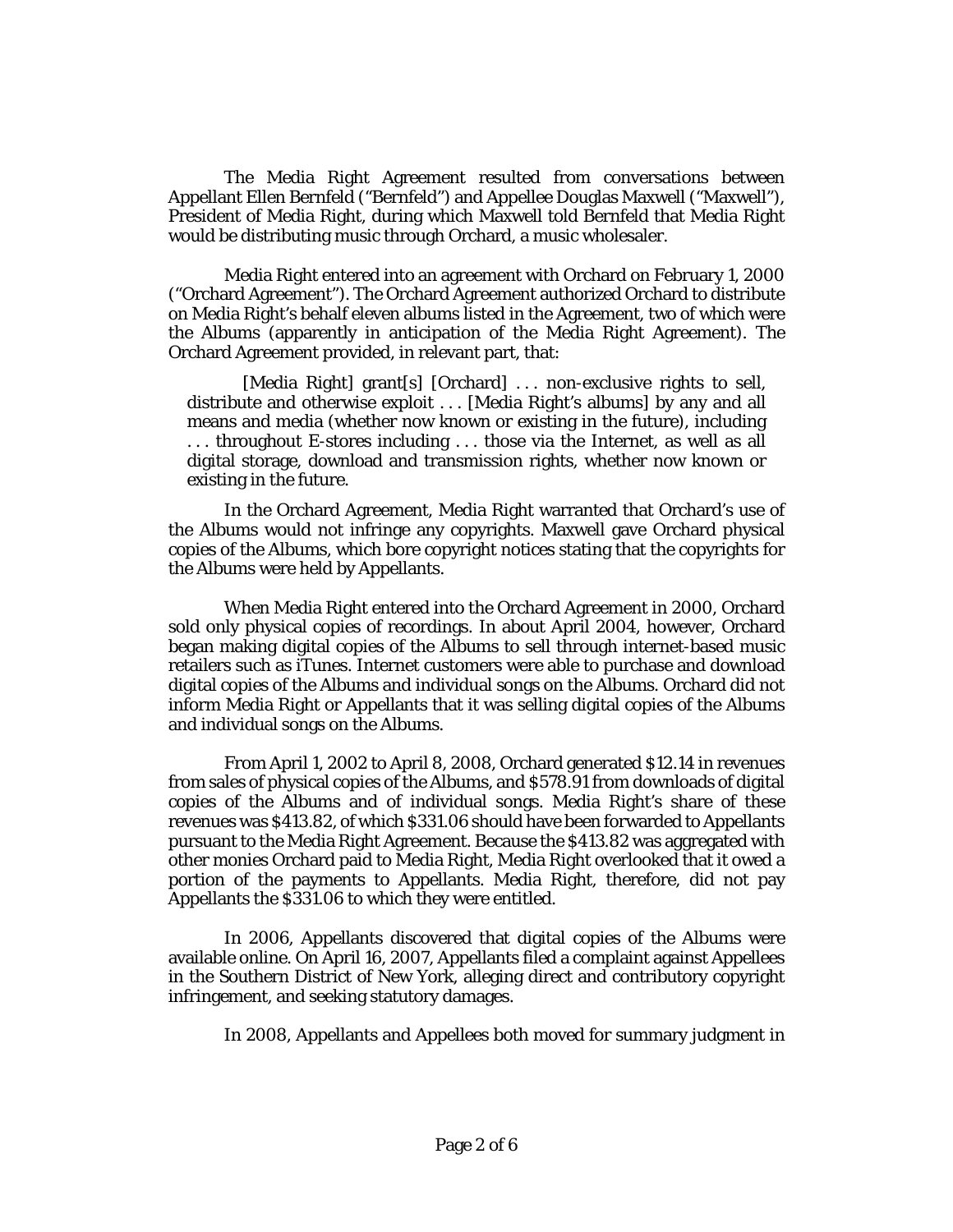the case. They agreed to permit the District Court to treat the motions as a case stated. The Court conducted two evidentiary hearings before issuing its order. The Court held, in relevant part, that Appellees had committed direct copyright infringement by making and selling digital copies of the Albums and the individual songs on the Albums.

The Court awarded Appellants statutory damages in the total amount of \$2400, pursuant to Section 504 of the Copyright Act of 1976 (the "Act"). 17 U.S.C. §504(c). The Act provides that a court can award statutory damages of not less than \$750 or more than \$30,000, "as the court considers just," for all infringements with respect to one work, and that all parts of a "compilation" constitute one work. If the infringer proves that his infringement was innocent, the court may reduce damages to an amount not less than \$200. If the copyright holder proves that infringement was willful, the court may increase the award to no more than \$150,000.

The District Court made the following three rulings regarding damages, all of which Appellants contest on appeal.

First, the Court held that the Albums were compilations, and thus that each Appellee was liable for only one award of statutory damages per Album, rather than one award per song, as Appellants had sought.

Second, the Court found that Orchard had proven that its infringement was innocent, and thus ordered Orchard to pay only minimal statutory damages of \$200 per Album, for a total of \$400.

Third, the Court found that Maxwell and Media Right had failed to prove that their infringement was innocent, but that Appellants had failed to prove that Maxwell and Media Right's infringement was willful. The Court found that because neither side had met its burden of proof, and because Appellees' revenues from the Albums were very low, Media Right and Maxwell were jointly and severally liable for an award of only \$1000 per Album, for a total of \$2000.

The Court did not award Appellants attorneys fees. Dist. Ct. Order, May 12, 2009. Accordingly, the total award to Appellants was \$2400. This appeal followed.

#### **II. DISCUSSION**

Appellants argue that we should vacate the District Court's statutory damage award, contending that: (1) the Court erred in refusing to grant a separate statutory damage award for each song on the Albums; (2) the Court erred in its findings on intent; and (3) the Court erred in determining the amount of damages. Appellants also argue that the Court abused its discretion by refusing to award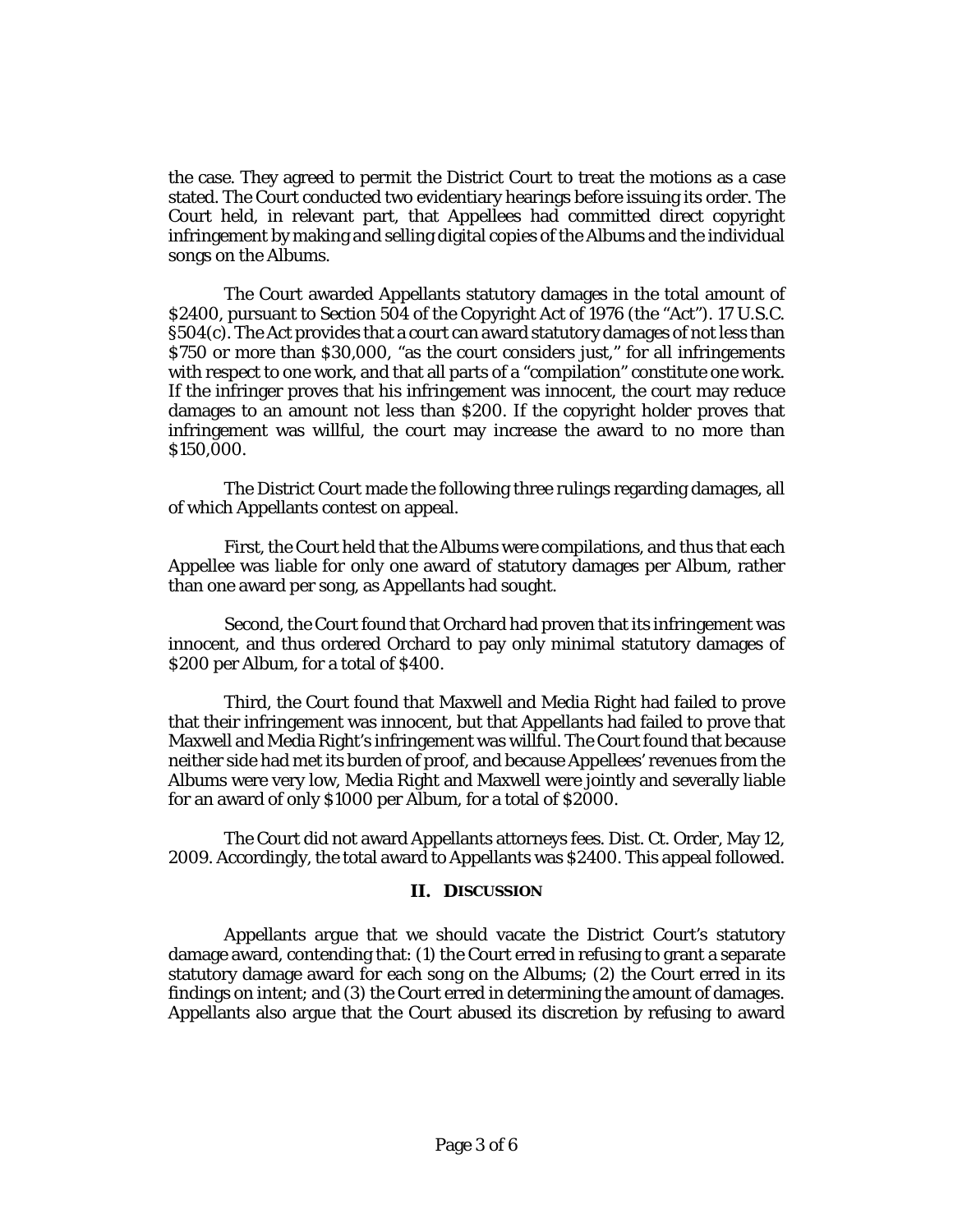them attorneys fees. We address each of these arguments in turn[.3](#page-3-0)

# **A. The District Court's Decision to Award Statutory Damages on a Per-Album Basis**

Appellants contend that the District Court erred in holding that the Albums were compilations, and thus limiting statutory damages to one award for each Album. Appellants argue that each song on the Albums qualifies as a separate work because, according to Appellants, each song is separately copyrighted[,4](#page-3-1) and because Orchard sold the songs individually.

The question of whether a work constitutes a "compilation" for the purposes of statutory damages pursuant to Section 504(c)(1) of the Copyright Act is a mixed question of law and fact. *See Gamma Audio & Video, Inc. v. Ean-Chea*, 11 F.3d 1106, 1116 (1st Cir. 1993). We thus review *de novo* the District Court's decision that the Albums are "compilations." We conclude that the District Court's ruling was correct.

The Copyright Act allows only one award of statutory damages for any "work" infringed. 17 U.S.C. §504(c)(1). It states that "all the parts of a compilation . . . constitute one work." *Id*. §504(c)(1). It defines a "compilation" as "a work formed by the collection and assembling of preexisting materials or of data that are selected, coordinated, or arranged in such a way that the resulting work as a whole constitutes an original work of authorship." *Id.* §101. The term compilation includes collected works, which are defined as works "in which a number of contributions, constituting separate and independent works in themselves, are assembled into a collective work." *Id . . . .* 

An album falls within the Act's expansive definition of compilation. An album is a collection of preexisting materials — songs — that are selected and arranged by the author in a way that results in an original work of authorship the album. Based on a plain reading of the statute, therefore, infringement of an

<span id="page-3-0"></span> $\ddot{\phantom{a}}$ 3. Appellants also argue — in one paragraph — that the Court should have awarded separate statutory damages against Maxwell. Section  $504(c)(1)$  provides that a copyright holder can recover a statutory damage award for all infringements of a work, for which any one infringer is liable individually, or for which two or more infringers are liable jointly and severally. 17 U.S.C. §504(c)(1). Maxwell is the president of Media Right, and infringed Appellants' copyrights only through Media Right, not individually. Maxwell and Media Right, therefore, are jointly and severally liable for one statutory damage award for each infringed work. The District Court was correct not to award separate damages against Maxwell.

<span id="page-3-1"></span><sup>4.</sup> Appellants contend that each song on the Albums was copyrighted separately. The District Court found that Appellants had registered all twenty of the songs on the Albums with the Copyright Office. It is not clear from the record, however, whether Appellants actually obtained a separate copyright for each song on the Albums. For the purpose of this decision, we assume that each song on the Albums was copyrighted separately.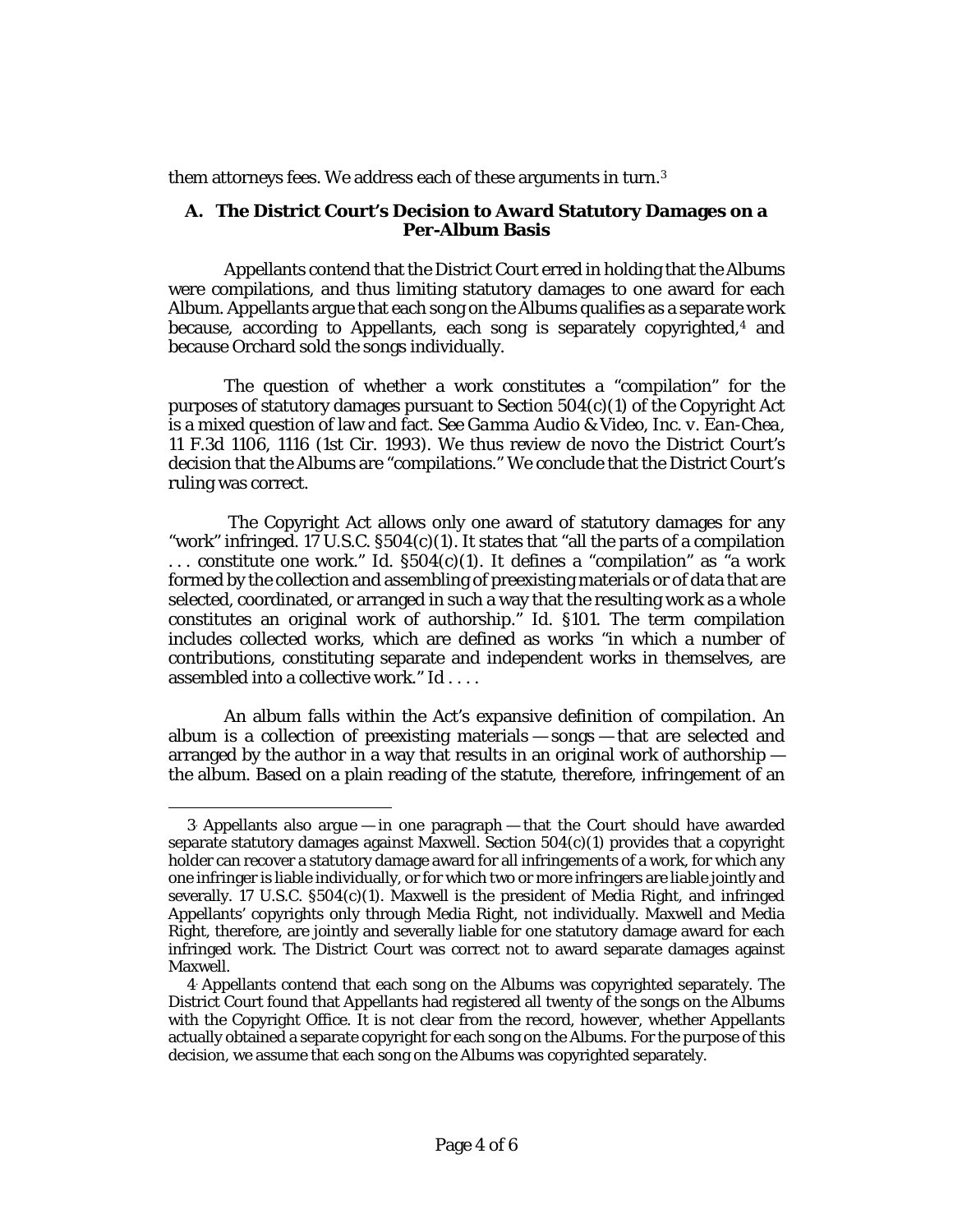album should result in only one statutory damage award. The fact that each song may have received a separate copyright is irrelevant to this analysis.

We have addressed in two previous decisions the issue of what constitutes a compilation subject to Section 504(c)(1)'s one-award restriction. *See Twin Peaks Prods., Inc. v. Publ'ns Int'l Ltd.*, 996 F.2d 1366, 1381 (2d Cir. 1993); *WB Music Corp. v. RTV Comm. Group, Inc.,* 445 F.3d 538, 541 (2d Cir. 2006). In both decisions, we focused on whether the plaintiff — the copyright holder — issued its works separately, or together as a unit.

In *Twin Peaks*, the plaintiff issued each episode of a television series sequentially, each at a different time. The *defendant* printed eight teleplays from the series in one book. We held that the plaintiff could receive a separate award of statutory damages for each of the eight teleplays because the *plaintiff* had issued the works separately, as independent television episodes.[5](#page-4-0) In *WB Music Corp.*, the plaintiff had separately issued each of thirteen songs. It was the *defendant* who issued the songs in album form. We held that the plaintiff could receive a separate statutory damage award for each song, because there was "no evidence . . . that any of the separately copyrighted works were included in a compilation authorized by the [*plaintiff* ]." *Id.* [at 541] (emphasis added).

Here, it is the copyright holders who issued their works as "compilations"; they chose to issue Albums. In this situation, the plain language of the Copyright Act limits the copyright holders' statutory damage award to one for each Album.

Appellants argue that the District Court should have allowed a statutory damage award for each song, because each song has "independent economic value": internet customers could listen to and purchase copies of each song, each of which Appellants claim was independently copyrighted. Plaintiffs point to a decision from the First Circuit, *Gamma Audio*, in which the Court held that a work that is part of a multi-part product can constitute a separate work for the purposes of statutory damages if it has "independent economic value and . . . is viable." 11 F.3d at 1116-17. Applying what that court described as a "functional" test, the court held that each episode of a television show, although released on videotape as part of a complete series, could be the subject of a separate statutory damage award because each episode *could* be rented and viewed separately. *Id.* at 1117-18. At least three other circuits have adopted the "independent economic value" test, although to date none has applied the test to an album of music. *See MCA Television Ltd. v. Feltner*, 89 F.3d 766, 769 (11th Cir. 1996) (holding that each episode of a television show can be the subject of a separate statutory damage award because each episode has independent economic value); *Columbia Pictures Television v. Krypton Broad. of Birmingham, Inc.*, 106 F.3d 284, 295 (9th Cir. 1997) (same) (reversed

<span id="page-4-0"></span> $\overline{a}$ 5. We also relied on the facts that the episodes were separately written and separately produced. We held that, although the episodes taken together had a common plot line ("Who killed Laura Palmer?"), that did not suffice to render the episodes a "compilation."